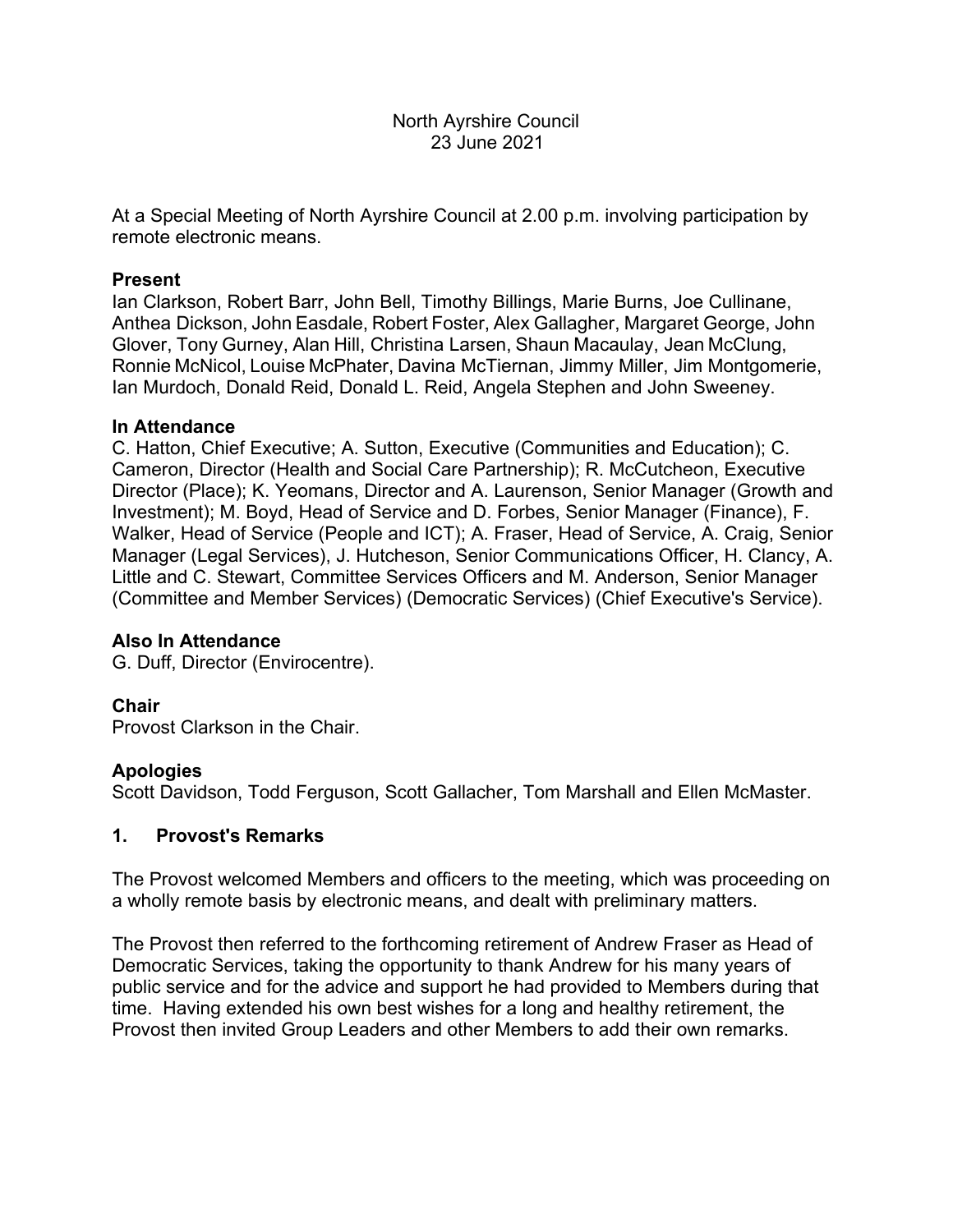Councillors Cullinane and Burns as Leader of the Administration and main Opposition, respectively, Councillor Billings on behalf of the Conservative and Unionist Group, Councillor Barr as an Independent Member and Councillor Miller, then took the opportunity to express their sincere thanks to Andrew Fraser for the advice and support he had provided to Elected Members over the years and to extend their good wishes for a long and happy retirement.

# **2. Apologies**

The Provost invited intimation of apologies for absence, which were recorded.

# **3. Declarations of Interest**

There were no declarations of interest in terms of Standing Order 10 and Section 5 of the Councillors' Code of Conduct.

There were no declarations of the Party Whip.

## **4. Remediation of Land at North Shore Ardrossan**

Submitted report by the Director (Growth and Investment) on proposals to remediate the long-standing contamination of land at Ardrossan North Shore, which would facilitate and support the development of a new community campus on the site. Appendix 1 to the report provided information on previous site investigations and a Non-Technical Summary of the Ardrossan North Shore Site Investigation by Envirocentre was set out at Appendix 2.

Mr Graeme Duff, a Director of Envirocentre, provided a detailed presentation on the history of the site, the site investigation works undertaken since 2019, the planned remediation strategy and measures to be taken to mitigate against nuisance, and the next stages in the process.

Members then asked a number of questions of clarification of the Director (Growth and Investment), the Director of Envirocentre, the Chief Executive and the Head of Democratic Services, including the following:

- whether infill material would include sand from the Ardeer peninsula;
- the current position with regard to a Special Development Order in respect of the Ardeer peninsula;
- any compensation issues the Council might face in the event of the project not proceeding for any reason;
- the varying depths from which samples had been taken and the pilot trial treatment depths;
- risks associated with volatile contamination, as well as any odour nuisance associated with the removal of a floating layer of hydrocarbons;
- a number of (excess) soil samples which had been left on site;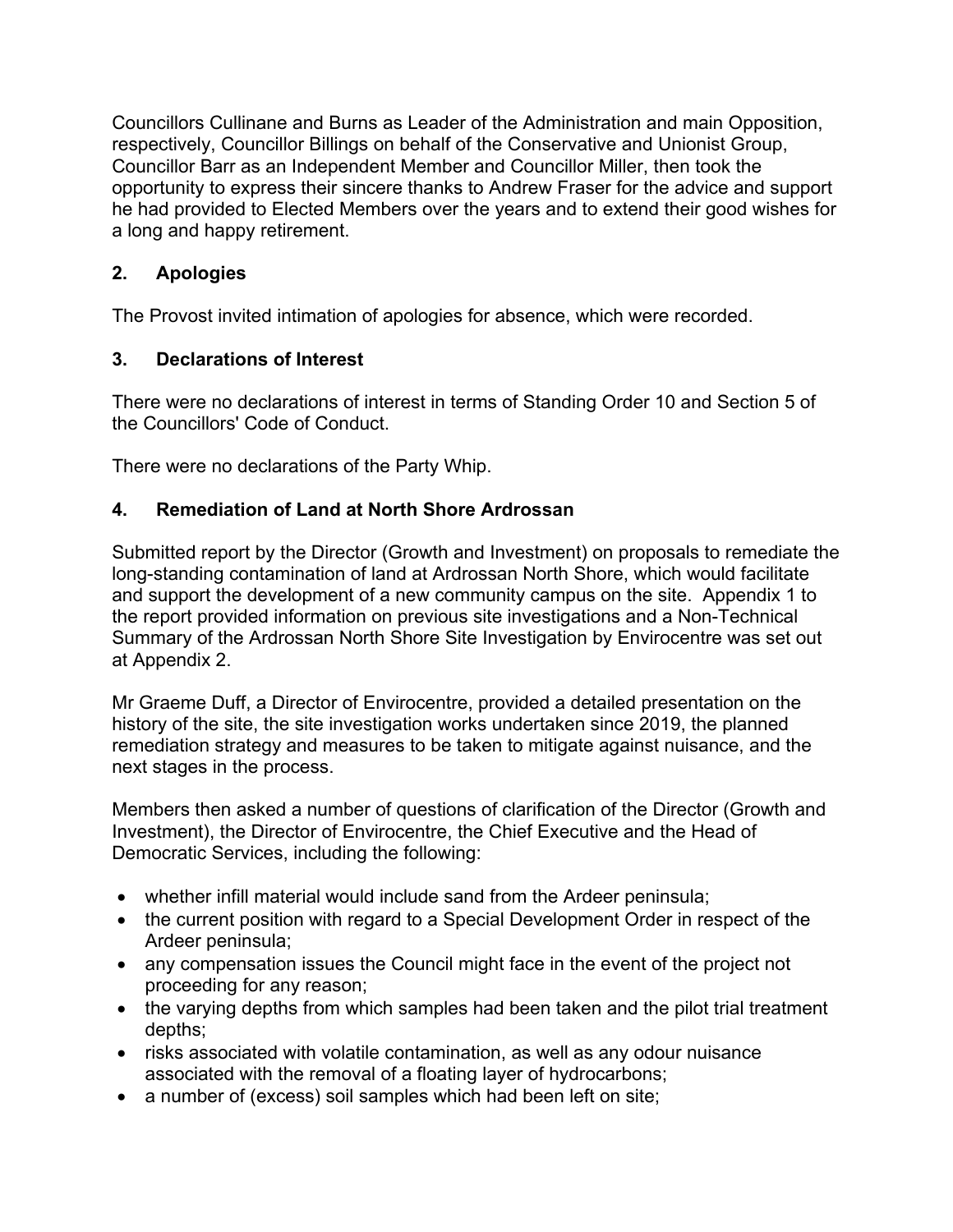- whether the remediation works would fully ensure the removal of any risk to human health;
- plans for infilling on the site and whether there was any potential future risk of subsidence;
- the volume of material to be completely removed from the site and where that material would be deposited/processed;
- the bio-remediation process;
- remediation arrangements for materials not subject to bio-remediation;
- the availability of detailed information on sample test results;
- measures to mitigate against any asbestos risk;
- if there was a standard for the construction of schools on contaminated sites and, if not, whether such a standard should exist;
- whether a historical site review had been conducted on the site to establish all previous uses;
- the procurement of sand for use as infill and whether an EIA (Environmental Impact Assessment) would be required in the event of the use of sand obtained from the seabed;
- the availability of survey information in respect of the northern part of the site and whether there were any potential hidden adverse health threats for this part of the site arising from decontamination works to other parts of the site;
- future liability issues in the event of a failure to completely remediate the site;
- the rationale for the Council having purchased a contaminated site prior to obtaining all necessary permissions and before completion of remediation works;
- whether purchase of the site represented good value;
- the consultation process undertaken with local residents;
- whether all local Members had been kept up-to-date and were content with the arrangements for engagement;
- confirmation that the land in question was suitable for the proposed use;
- the likely lifespan of the membrane material to be used on site and any future implications for housing developers;
- any proposed increase to the height of the site and the suitability of infill materials to achieve this;
- any flood risks associated with constructing a school at this location;
- plans to enhance the engagement with local residents about the proposals;
- the oversight arrangements for the remediation process;
- measures to ensure adequate funding was in place to carry out the remediation works as proposed;
- whether the previous owners of the site had any unmet responsibilities in terms of remediation works;
- the development of an ongoing communication strategy with local residents and Members;.
- the suitability of this site as the location for a new school; and
- reporting arrangements for providing updates on progress with the project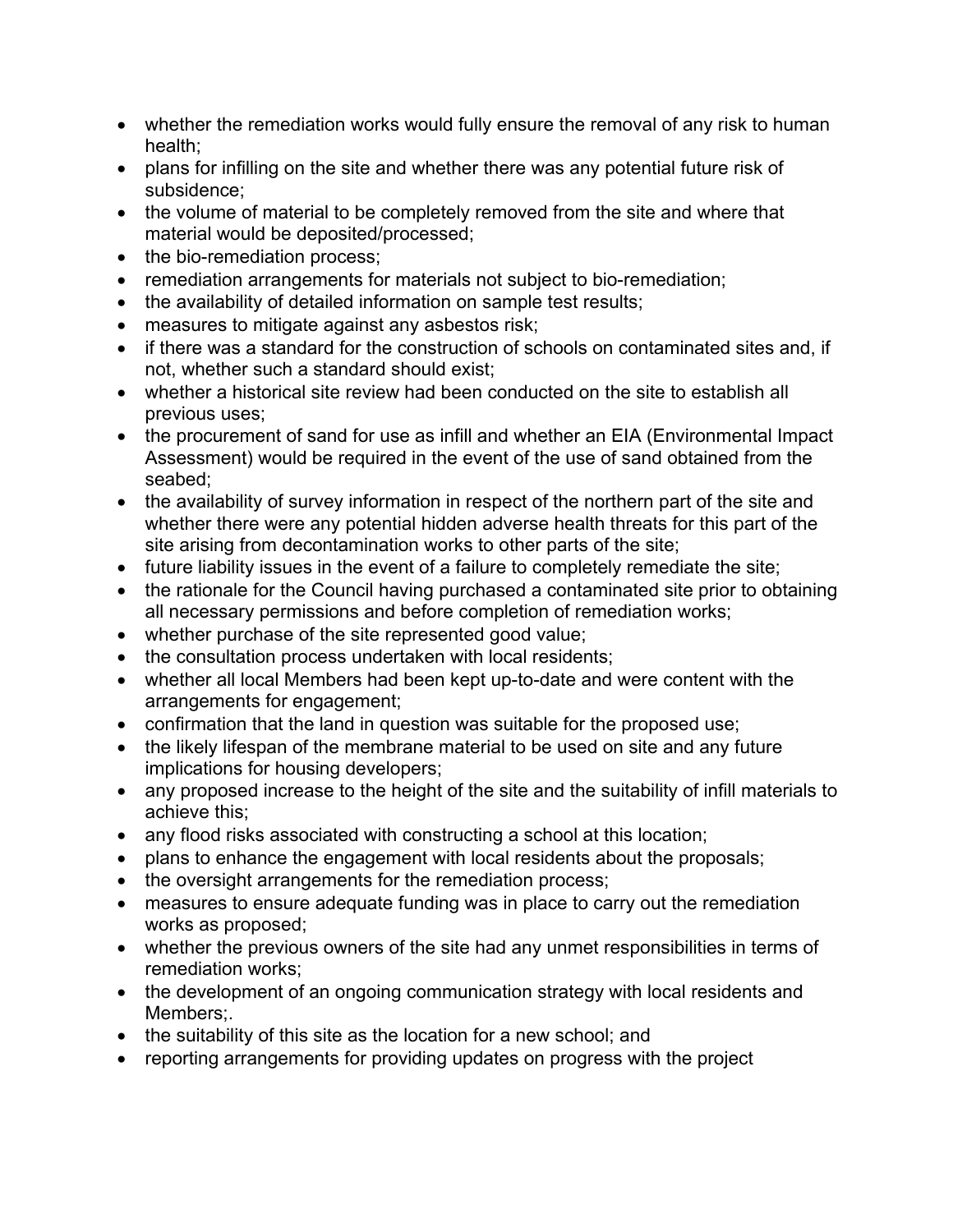The Leader of the Council was invited to confirm that the planned approach to remediation of the site, as set out in the report, would not be compromised in any way. Councillor Cullinane indicated he was happy to do so.

The Head of Democratic Services undertook to provide further information to Members with regard to the Special Development Order at Ardeer.

At the conclusion of questions of clarification, the Head of Democratic Services sought confirmation of the current position with regard to the site, namely that northern part of the site had already been decontaminated and the western (or seaward) part no longer contained contaminants as a result of previous remediation and/or due to the leeching of hydrocarbons into the sea. Due to the presence of an old sea wall underneath the site, the eastern part of the site contained hydrocarbons, but only to the water table depth of about 4m. The intention was to dig out all contaminated material; skim off any ground water contamination; bio-remediate, test and replace the material; test to ensure the site was clean; and, as 'belt and braces' measures, apply capping, a membrane material and remediate to a higher standard where vegetables could be safely grown in the site. The outcome would be that there would be no risk to public health.

Mr Duff of Envirocentre confirmed the accuracy of this overall summary, subject to noting that the western or seaward part of the site still contained some hydrocarbons. These would be removed and remediated.

Councillor Cullinane, seconded by Councillor Bell, moved approval of the recommendation set out in the report.

As an amendment, Councillor McNicol, seconded by Councillor Barr, moved as follows:

"Council agrees not to proceed with the plan to build new schools and leisure facilities on the toxic, contaminated land at the former Shell Mex site in Ardrossan, until a full report has been submitted to the next meeting of Council on the full contamination, financial and other considerations involved in this development. As part of this, the report should consider alternative-safe-sites for these new schools and leisure facilities, and to examine if the land at the Shell Mex site could ever be safely used for any purpose, such as an environmental beach park and walkway. The report should also address why Shell was allowed to walk away from Ardrossan, leaving behind a large area of toxic, contaminated land."

There followed summing up by the proposers of the amendment and the motion.

On a point of order, clarification was sought and provided by the Head of Democratic Services on the opportunity for debate.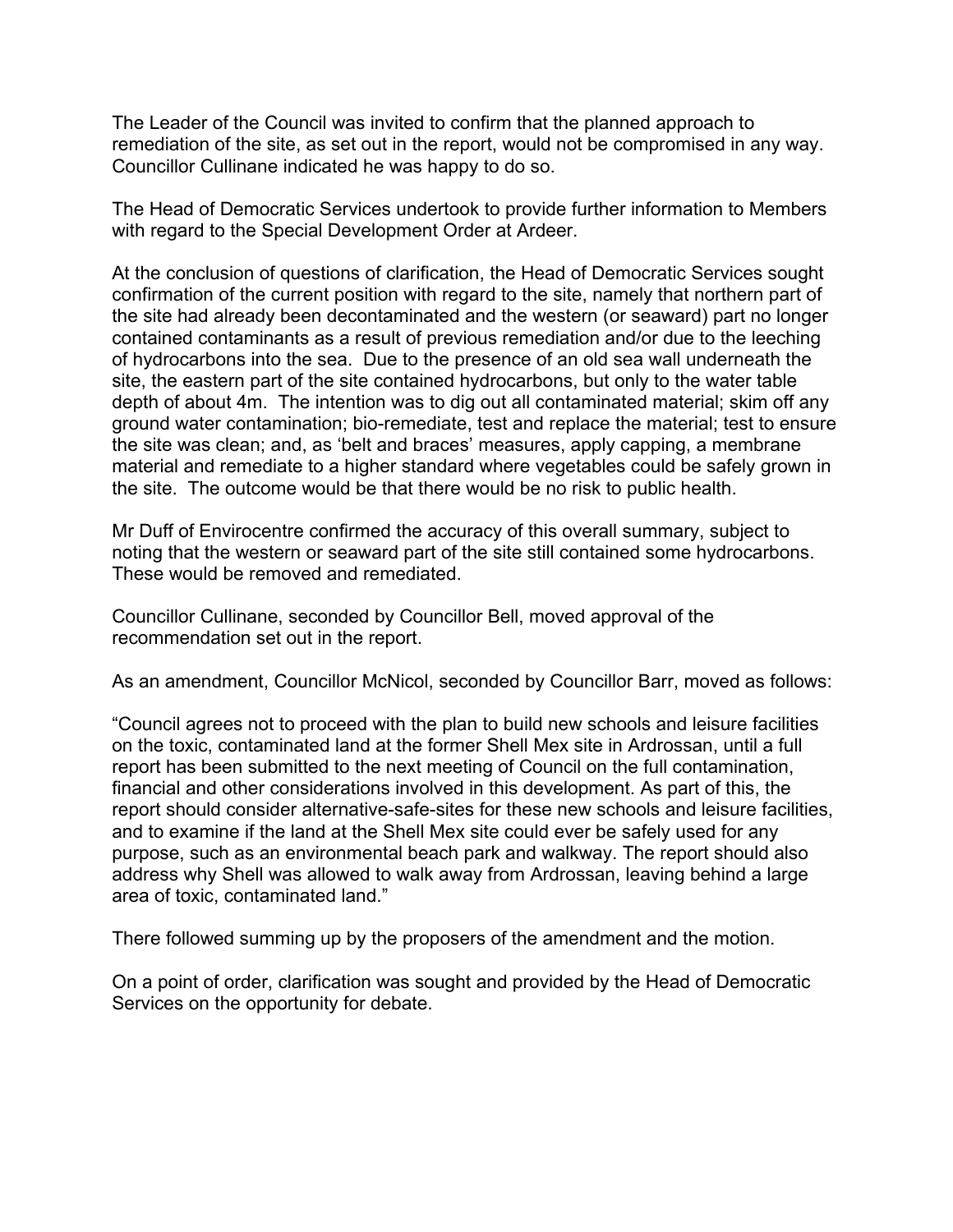On a division and roll call vote, there then voted for the amendment, Councillors Barr, Glover, McNicol, Murdoch and Donald L. Reid (5) and for the motion, Councillors Bell, Billings, Burns, Clarkson, Cullinane, Dickson, Foster, Gallagher, Gurney, Hill, Larsen, Macaulay, McClung, McPhater, McTiernan, Miller, Montgomerie, Donald Reid, Stephen and Sweeney (20) and the motion was declared carried.

Accordingly, the Council agreed to note the proposals for site remediation as set out in the report.

Thereafter, in terms of Standing Order 5.7, the Provost agreed that the meeting be adjourned at 3.45 p.m. for a comfort break. The meeting reconvened at 4.00 p.m. with the same Members and officers present and in attendance with the exception of Councillors Easdale and George, who had left the meeting during consideration of the last item.

## **5. North Ayrshire Council Unaudited Annual Accounts 2020/21**

Submitted report by the Head of Finance on the unaudited Annual Accounts for the year to 31 March 2021. The Annual Accounts 2020-21 were attached as Appendix 1 to the report.

Members asked a question of clarification of the Head of Finance on the current deficit of the Integration Joint Board and plans to reduce it.

Councillor Cullinane, seconded by Councillor Bell, moved approval of the recommendations set out in the report. There being no amendment, the motion was approved.

Accordingly, the Council agreed as follows:

- (a) to approve the Annual Accounts for 2020/21, subject to audit;
- (b) to note that Deloitte LLP plan to complete their audit of the Accounts by mid-September 2021 and would present their annual audit report to the Council's Audit and Scrutiny Committee by 30 September 2021; and
- (c) to authorise the Audit and Scrutiny Committee to consider, and approve for signature, the audited annual accounts within the required timeframe.

## **6. Treasury Management and Investment Annual Report 2020/21**

Submitted report by the Head of Finance on the Treasury Management and Investment Annual Report and Prudential Indicators for 2020/21. Appendix 1 to the report contained the Treasury Management and Investment Annual Report.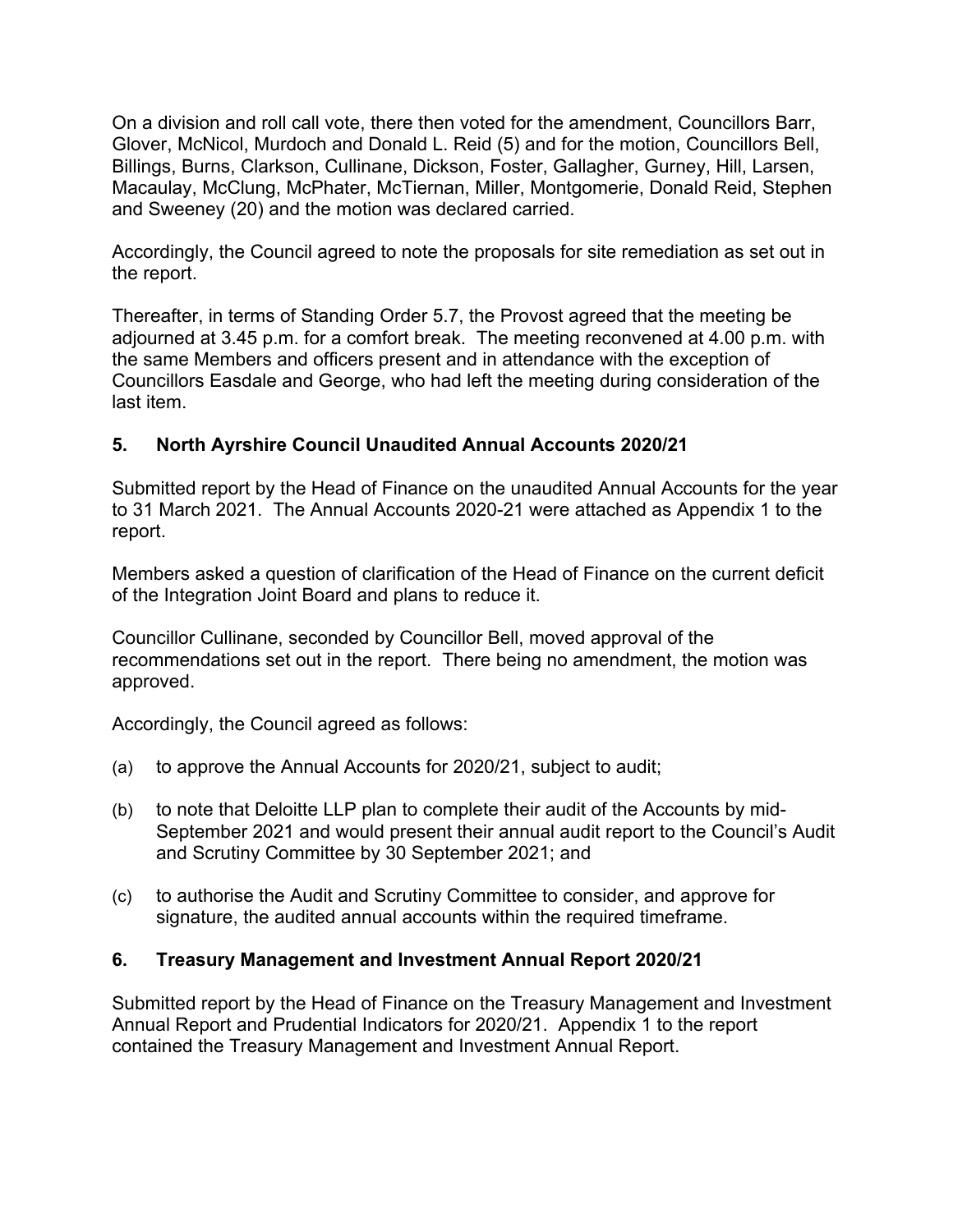Members asked a question of clarification of the Head of Finance on the reasons for the Housing Revenue Account underspend.

Councillor Cullinane, seconded by Councillor Bell, moved approval of the recommendations set out in the report. There being no amendment, the motion was declared carried.

Accordingly, the Council agreed to note (i) the Treasury Management and Investment Annual Report for 2020/21 set out at Appendix 1 to the report and (ii) the Prudential and Treasury Indicators contained therein.

## **7. North Ayrshire Charitable Trusts: Unaudited Trustees' Annual Report 2020/21**

Submitted report by the Head of Finance on the unaudited Trustees' Annual Report for the year to 31 March 2021. Appendix 1 to the report set out the Trustees' Annual Report and Financial Statements for all of North Ayrshire Council's Charitable Trusts.

Councillor Cullinane, seconded by Councillor Bell, moved approval of the recommendations set out in the report. There being no amendment, the motion was declared carried.

Accordingly, the Council agreed, as trustees of the North Ayrshire Council Charitable Trusts, to approve the 2020/21 annual report set out at Appendix 1 to the report, subject to audit.

# **8. Appointment of Monitoring Officer**

Submitted report by the Chief Executive on the proposed appointment of the incoming Head of Democratic Services as the Council's Monitoring Officer in terms of the Local Government and Housing Act 1989 and to note their appointment as Proper Officer of the Council in terms of the Local Government (Scotland) Act 1973.

At the invitation of the Provost, the current Head of Democratic Services took the opportunity to express his gratitude to Elected Members for their support during the 27 years in which he had worked at North Ayrshire Council and its predecessor authority

Councillor Cullinane, seconded by Councillor Bell, moved approval of the recommendations set out in the report. There being no amendment, the motion was declared carried.

Accordingly, the Council agreed as follows, with effect from 19 July 2021:

(a) to approve the appointment of Aileen Craig, incoming Head of Democratic Services as the Council's Monitoring Officer in terms of Section 5 of the Local Government and Housing Act 1989; and